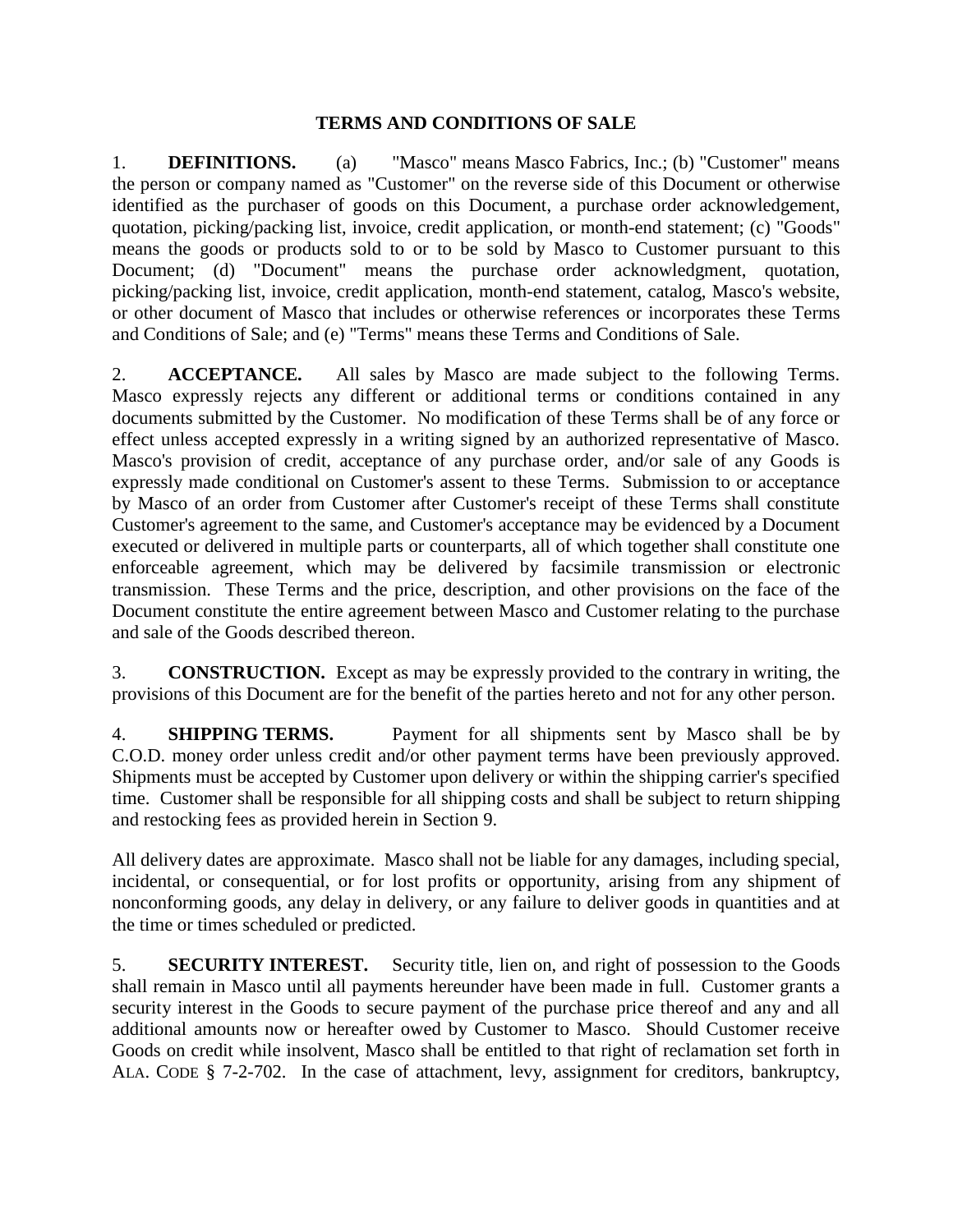liquidation, or receivership affecting the Goods, all amounts due and owing to Masco by Customer, whether current or past due, become immediately due and payable.

6. **CANCELLATION**. Except as agreed by Masco or permitted by any applicable manufacturer's return policy, orders for Goods ordered or cut to Customer's specification, including precut foam and non-stock items, may not be cancelled. Accepted orders cannot be cancelled, in whole or in part, by Customer without Masco's written consent. Unless otherwise agreed by Masco, cancelled orders shall be assessed a service fee of 20%, and Customer shall reimburse Masco for any shipping cost incurred.

7. **CLAIMS AND DELAYS.** Customer shall inspect all Goods included in any delivery before the carrier leaves Customer's premises. If Goods have been damaged in transit, Customer must note damage on carrier's form so that a claim may be submitted to carrier for damage in transit. Before cutting fabrics, please check the correctness of the pattern and color and the quantity. Check also for any defects not marked by Masco's cutters.

Claims for shortages, unmarked defects, or other errors in delivery must be made within seven days after receipt of shipment. Failure to give such notice shall constitute unqualified acceptance of all shipments and shall constitute conclusive acceptance of the Goods and waiver of all such claims by Customer. Customer agrees that any suit, action, or proceedings brought by Customer against Masco for any reason will be brought within one year of receipt of Goods by Customer, and that, prior to bringing any such action, Customer shall provide to Masco at least thirty (30) days written notice in which to cure or correct any problem with the Goods.

8. **END USE.** Customer has the sole responsibility to determine the suitability of the Goods for Customer's contemplated use and for compliance with any federal, state, or local codes, statutes, regulations, or laws that may apply to the use of the Goods. Customer assumes all risk in connection with the use of the Goods.

9. **RETURNS AND EXCHANGES.** Goods may not be returned without Masco's prior permission, and returned Goods will not be accepted without a Return Goods Authorization issued by Masco on the outside of the package. (To obtain a Return Goods Authorization, please call Masco.) No returns will be accepted after forty-five (45) days from invoice date. No returns will be accepted of Goods made or ordered to Customer's specification. Masco will not accept returns of fabric, vinyl, or carpet measuring less than three (3) yards. Masco will not accept any return for a color match if the color matches Masco's master sample. Returns must be uncut and in original condition. All returns are subject to a 20% restocking fee, and Customer is responsible for shipping cost unless otherwise agreed by Masco.

10. **LIMITED WARRANTY AND DISCLAIMER.** Masco warrants that, at the time of delivery to the carrier, the Goods are as described in this Document and are free from apparent defect in materials, workmanship, and title, but no other express warranty is made by Masco respecting the Goods. **EXCEPT AS PROVIDED IN THE PREVIOUS SENTENCE, MASCO DISCLAIMS AND MAKES NO WARRANTIES, EXPRESS OR IMPLIED, AS TO DESCRIPTION, QUALITY, PRODUCTIVENESS, MERCHANTABILITY, FITNESS FOR ANY PARTICULAR PURPOSES, OR ANY OTHER MATTER, RESPECTING THE GOODS, OR ANY INFORMATION PROVIDED BY MASCO OR MASCO'S**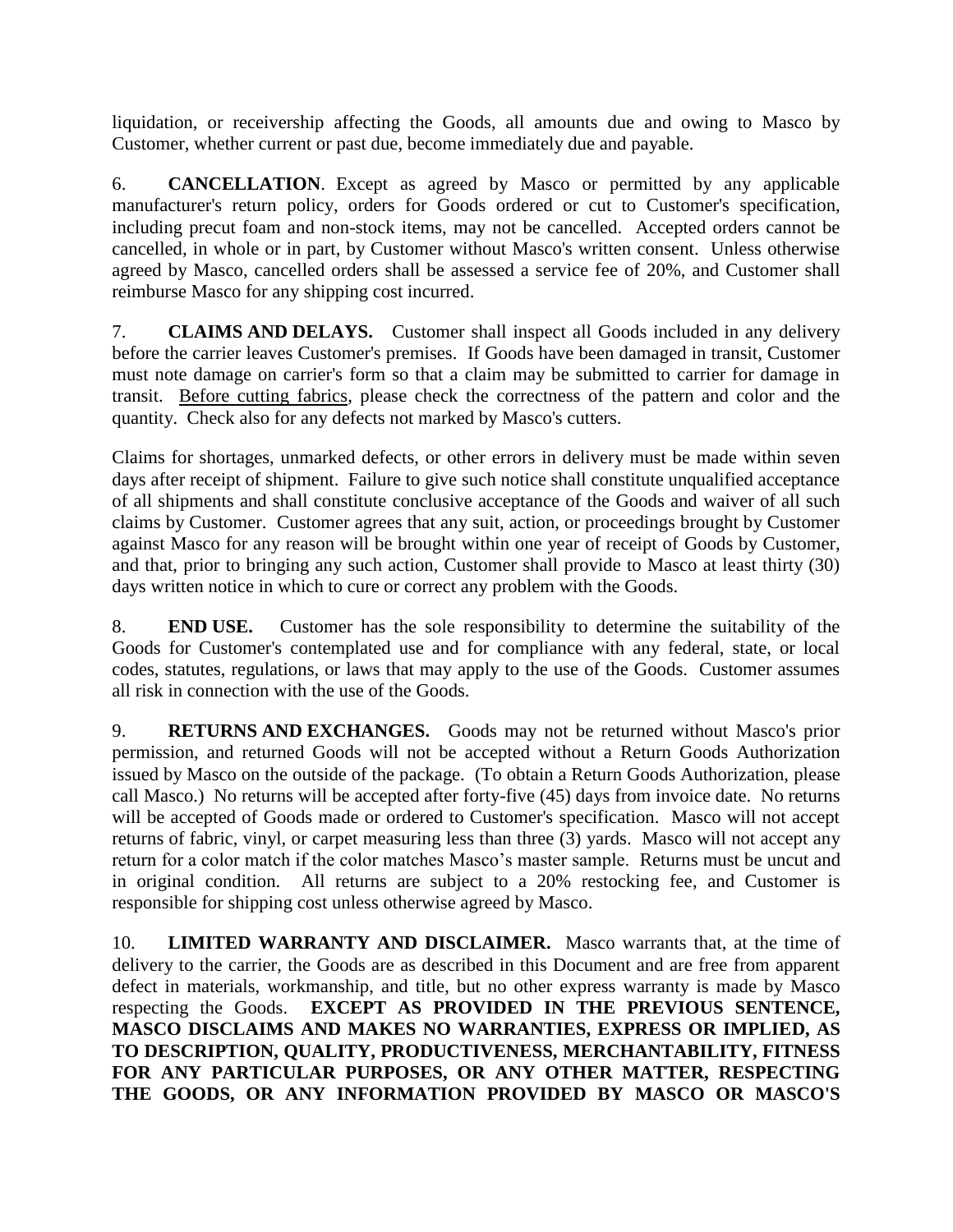## **PERSONNEL. THIS WARRANTY EXPRESSLY EXCLUDES ALL DAMAGES THAT RESULT FROM MISUSE OR ABUSE OR FROM ALTERATION OR MODIFICATION OF THE GOODS, WHICH SHALL BE DETERMINED AT MASCO'S SOLE DISCRETION.**

11. **LIMITATION OF CUSTOMER'S REMEDIES AND MASCO'S LIABILITY.** In the event any Goods subject to Masco's limited warranty shall be shown to Masco's satisfaction to be defective, as CUSTOMER'S EXCLUSIVE REMEDY, Masco shall have the option at its sole discretion to either (a) replace the Goods with equivalent goods at the address on the original invoice, (b) facilitate for Customer the submission of a claim under any applicable manufacturer's warranty; or (c) rework or repair the Goods. IN NO EVENT WILL MASCO BE LIABLE FOR SPECIAL, PUNITIVE, INCIDENTAL, INDIRECT OR CONSEQUENTIAL DAMAGES ARISING OUT OF OR OCCURRING IN CONNECTION WITH THE SALE, DELIVERY, USE, OR PERFORMANCE OF THE GOODS, OR OTHERWISE, EVEN IF MASCO HAS BEEN ADVISED OF THE POSSIBILITY OF SUCH DAMAGES. NOR SHALL MASCO BE LIABLE FOR LOST PROFITS OR DAMAGES FOR LOST OPPORTUNITY OR THE LIKE, OR FOR ANY CLAIM OR DEMAND AGAINST MASCO BY ANY OTHER PARTY. MASCO'S AGGREGATE LIABILITY FOR DAMAGES HEREUNDER, WHETHER ARISING FROM OR BASED UPON BREACH OF WARRANTY, BREACH OF CONTRACT, TORT OR OTHER CAUSE OF ACTION, SHALL IN NO CASE EXCEED THE PURCHASE PRICE THAT CUSTOMER PAYS FOR THE PARTICULAR GOODS INVOLVED. **MASCO SHALL NOT BE SUBJECT TO ANY OTHER OBLIGATIONS OR LIABILITIES WHATSOEVER, WHETHER BASED ON CONTRACT, TORT, OR OTHER THEORIES OF LAW OR EQUITY, WITH RESPECT TO GOODS FURNISHED BY MASCO OR WITH RESPECT TO ANY UNDERTAKINGS, ACTS, OR OMISSIONS RELATED THERETO.** To the extent not covered by any applicable insurance policy, Customer shall indemnify and hold Masco, its officers, agents, employees, successors, and assigns harmless from and against any and all losses, damages, or expenses of whatever form or nature (including attorneys' fees and other costs of defending any action) which they or any of them may incur as a result of any claim by Customer or others arising out of or in connection with the Goods sold to Customer and not proven to have been caused solely by a breach by Masco of its limited express warranty above or caused solely by Masco's gross negligence.

12. **PRICES.** Prices shall be those prices as published by Masco in the most current catalog, price list, or quotation as of the date of the order. Masco reserves the right to change prices of items at any time without notice. No representative of Masco, other than an officer of Masco, has any authority whatsoever to waive, alter, vary, discount, add to, or in any fashion modify the current prices. Depending upon the specifics of the order, an advance payment may be required at the time the order is submitted to Masco as an advance upon customization or other specific work requested. It is expressly agreed to by Customer that such advances are not deposits for the purpose of securing an order but rather represent payment in advance for work to be performed by Masco at Customer's specific request.

13. **TAXES.** In addition to the purchase price for the Goods, Customer shall pay and is responsible for payment of any tax, duty, custom, or other fee that any federal, state, or local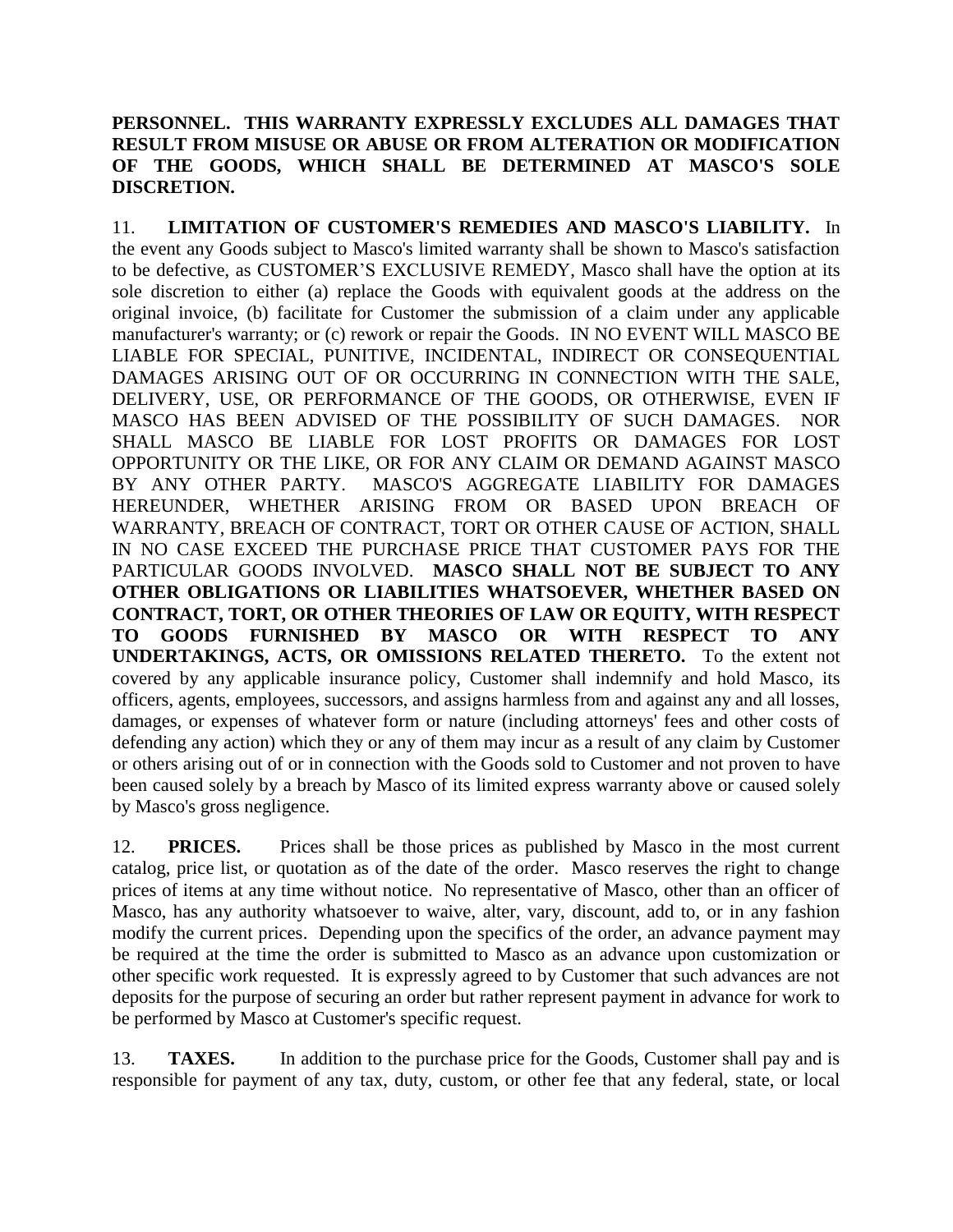government assesses on the transaction. Customer shall promptly reimburse Masco if Masco is required to prepay such monies.

14. **TERMS OF PAYMENT AND CREDIT.** All Goods made or ordered to Customer specification may require prepayment of a portion of or the full purchase price. All open account purchases are due within thirty (30) days after the invoice date and are considered overdue after the thirtieth  $(30<sup>th</sup>)$  day. Interest is charged at the lesser of the maximum lawful rate or two percent (2%) monthly on all overdue balances after the last business day of the month. Payments must be received before the start of business on the last business day of the month to avoid late payment penalties.

Masco can change a credit status to C.O.D. payment (including payment before shipment by credit or debit card on file) at any time and without notification. Masco can refuse to permit further purchases or may limit the amount of purchases at any time. Masco can require that an additional payment against an overdue balance be made with any purchase after credit has been revoked.

Customer gives Masco the right to periodically obtain updated information from Customer's creditors, consumer or commercial credit agencies, or bank references as may be required to perform credit checks. Customer certifies that all information supplied by Customer as a part of its credit application is correct. Customer consents to the disclosure to Masco by any person, firm, or entity with whom or which Customer may have financial, trade, or other relations of any information required for a credit check.

Customer agrees to pay all attorneys' fees and costs expended by Masco to collect from Customer, whether such amounts are incurred before or after the filing of any court action or the initiation of any arbitration or mediation or the retention of any collection agency.

15. **RETURNED CHECKS.** At Masco's sole discretion, Customer may be permitted to pay for Goods by check. If any check is returned due to insufficient funds or dishonored for any other reason, Customer expressly authorizes Masco to electronically debit Customer's bank account for the amount of the check plus a processing fee not to exceed the applicable maximum legal limit, plus any applicable sales tax. Upon receipt of a dishonored or returned check, Customer's account will be changed to money order or cash payment terms only. Customer may reapply for check acceptance only upon payment in full of the check and all associated fees.

16. **FORCE MAJEURE.** Masco shall not be liable for delays in shipping or for Masco's nonperformance if caused by circumstances beyond Masco's control, including, without limitation, fire, flood, hurricane, windstorm, lightning, tornado, war, riot, civil commotion, government action, theft, vandalism, accident, strike, labor trouble or shortage, energy shortage, shortage of Goods, inability to obtain materials, supplies, or equipment, or other acts of God.

17. **CHOICE OF LAW AND VENUE**. This Document and any other contract between Masco and Customer and matters connected with the performance thereof shall be construed, interpreted, applied, and governed in all respects by the laws of the State of Alabama without reference to conflicts of laws principles. Any dispute under or relating to this Document